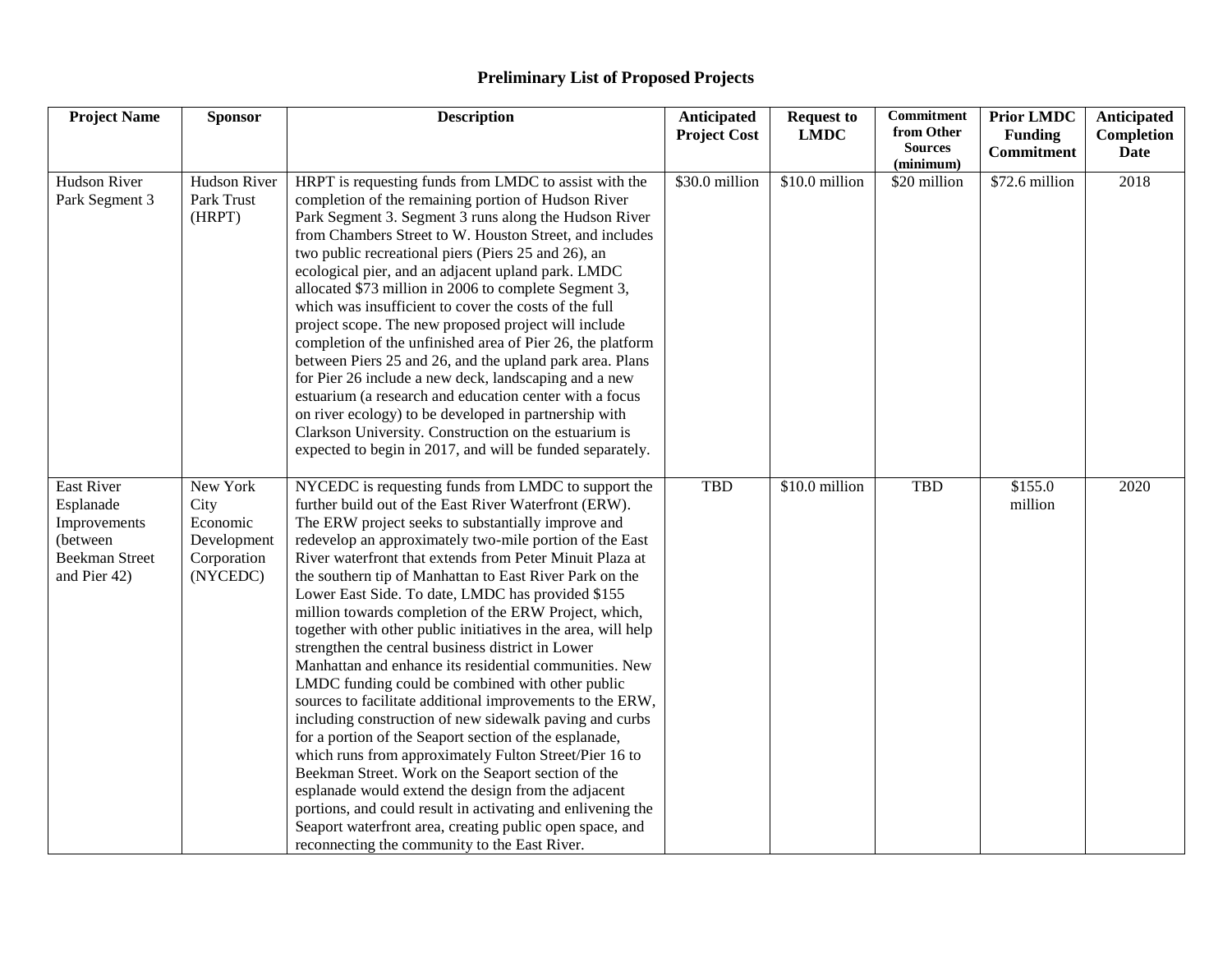| <b>Project Name</b>                                                                          | <b>Sponsor</b>                                                                      | <b>Description</b>                                                                                                                                                                                                                                                                                                                                                                                                                                                                                                                                                                                                                                                                                                                                                                                                                                                                                                                                                                                                                                                                                                                                                                                                                                                                                                                                                | Anticipated         | <b>Request to</b> | Commitment                                | <b>Prior LMDC</b>            | Anticipated        |
|----------------------------------------------------------------------------------------------|-------------------------------------------------------------------------------------|-------------------------------------------------------------------------------------------------------------------------------------------------------------------------------------------------------------------------------------------------------------------------------------------------------------------------------------------------------------------------------------------------------------------------------------------------------------------------------------------------------------------------------------------------------------------------------------------------------------------------------------------------------------------------------------------------------------------------------------------------------------------------------------------------------------------------------------------------------------------------------------------------------------------------------------------------------------------------------------------------------------------------------------------------------------------------------------------------------------------------------------------------------------------------------------------------------------------------------------------------------------------------------------------------------------------------------------------------------------------|---------------------|-------------------|-------------------------------------------|------------------------------|--------------------|
|                                                                                              |                                                                                     |                                                                                                                                                                                                                                                                                                                                                                                                                                                                                                                                                                                                                                                                                                                                                                                                                                                                                                                                                                                                                                                                                                                                                                                                                                                                                                                                                                   | <b>Project Cost</b> | <b>LMDC</b>       | from Other<br><b>Sources</b><br>(minimum) | <b>Funding</b><br>Commitment | Completion<br>Date |
| East River<br>Waterfront/Pier<br>42 Phase $IA -$<br>Playground and<br><b>Comfort Station</b> | <b>NYC</b><br>Department<br>of Parks and<br>Recreation<br>(NYC Parks<br>Department) | The NYC Parks Department is requesting funds from<br>LMDC to continue the redevelopment of Pier 42. Pier 42<br>is located to the northeast of pier 36, southwest of East<br>River Park and to the southeast of South Street/FDR<br>Drive in Lower Manhattan. The Pier 42 project arises out<br>of the East River Waterfront master plan, and aims to<br>provide public spaces in underutilized and<br>inaccessible/abandoned areas on the waterfront that will<br>complete the greenway around Lower Manhattan and<br>reconnect the residents, workers, and visitors to the City's<br>world-class waterfront. To date, LMDC has committed<br>\$16 million to fund Phase I of the Pier 42 project, which<br>includes the demolition and abatement of an existing<br>warehouse/shed and landscaping work in an upland area.<br>Phase IA of the Pier 42 project seeks to build out a<br>playground and comfort station area specified in the Pier<br>42 master plan. The roughly one-acre playground would<br>feature a large water play area emphasizing the<br>waterfront nature of the site. The comfort station would<br>be constructed above the 100-year flood elevation and<br>would be "self-resilient." The NYC Department of<br>Design & Construction Resiliency Project will pass<br>though Pier 42 and will be designed in coordination with<br>Pier 42. | \$12.0 million      | \$7.0 million     | \$5.0 million                             | \$16.0 million               | 2020               |
| <b>Battery PlaySpace</b>                                                                     | The Battery<br>Conservancy<br>(TBC)                                                 | TBC is requesting funds from the LMDC to support the<br>construction of the new and expanded playground (the<br>"PlaySpace") at The Battery (at Battery Park), a 25-acre<br>park at the tip of Manhattan. The project site is on the<br>eastern side of the park, between State Street and South<br>Street, and currently houses an outdated playground built<br>in the 1950s. The new design expands the playground<br>footprint to 60,000 square feet, one of the largest below<br>42nd Street, and will include innovative water<br>management, increased green space, and imaginative play<br>experiences. The Battery PlaySpace aims to improve the<br>quality of life for the growing number of Lower<br>Manhattan families through enhancing and expanding<br>much-needed open space. At 1.4 acres, the new Battery<br>PlaySpace will serve thousands of students in Lower<br>Manhattan alone, and will serve as a model worldwide<br>for the innovative integration of water management into<br>flood zone playgrounds.                                                                                                                                                                                                                                                                                                                                   | \$15.0 million      | \$6.0 million     | \$9.0 million                             | \$11 million                 | 2018               |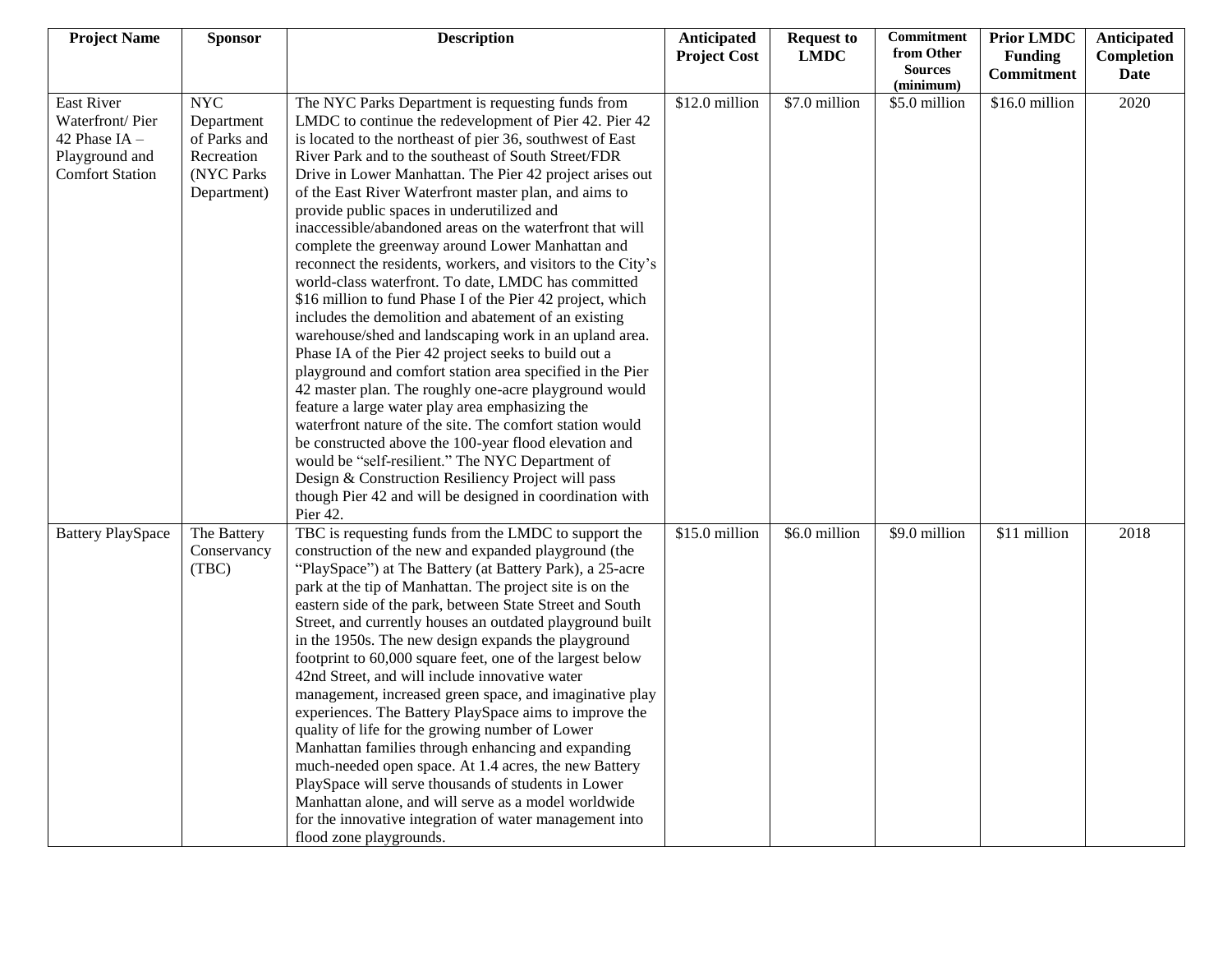| <b>Project Name</b>                                                             | <b>Sponsor</b>                                 | <b>Description</b>                                                                                                                                                                                                                                                                                                                                                                                                                                                                                                                                                                                                                                                                                                                                                                                                                                                                                                                                                                                                                                                                                                                                                                                                                                                                                                                                                                                                                                                                | Anticipated<br><b>Project Cost</b> | <b>Request to</b><br><b>LMDC</b> | Commitment<br>from Other    | <b>Prior LMDC</b><br><b>Funding</b> | Anticipated<br>Completion |
|---------------------------------------------------------------------------------|------------------------------------------------|-----------------------------------------------------------------------------------------------------------------------------------------------------------------------------------------------------------------------------------------------------------------------------------------------------------------------------------------------------------------------------------------------------------------------------------------------------------------------------------------------------------------------------------------------------------------------------------------------------------------------------------------------------------------------------------------------------------------------------------------------------------------------------------------------------------------------------------------------------------------------------------------------------------------------------------------------------------------------------------------------------------------------------------------------------------------------------------------------------------------------------------------------------------------------------------------------------------------------------------------------------------------------------------------------------------------------------------------------------------------------------------------------------------------------------------------------------------------------------------|------------------------------------|----------------------------------|-----------------------------|-------------------------------------|---------------------------|
|                                                                                 |                                                |                                                                                                                                                                                                                                                                                                                                                                                                                                                                                                                                                                                                                                                                                                                                                                                                                                                                                                                                                                                                                                                                                                                                                                                                                                                                                                                                                                                                                                                                                   |                                    |                                  | <b>Sources</b><br>(minimum) | <b>Commitment</b>                   | <b>Date</b>               |
| The Battery South<br><b>Street Park</b><br>Entrance<br>(Design/Engineeri<br>ng) | The Battery<br>Conservancy<br>(TBC)            | TBC is requesting funds from LMDC for design and<br>engineering studies to redevelop The Battery South Street<br>Entrance, completing the redesign of The Battery and<br>ensuring uninterrupted public waterfront at the tip of<br>Manhattan. Today, the South Street Entrance greets<br>millions of visitors each year with a large asphalt parking<br>lot, congested pathways, a 1950s-era U.S. Coast Guard<br>office building, and an absence of wayfinding. Through<br>the redesign of the South Street Entrance, TBC will<br>achieve the following goals: (1) a welcoming entrance for<br>millions of visitors to The Battery; (2) uninterrupted<br>public access at the tip of Manhattan; (3) a resilient<br>waterfront landscape appropriate to a flood-prone site;<br>and (4) removal of inappropriate buildings and parking<br>lots on one of the city's most historic and vulnerable<br>waterfronts. TBC will work with NYC to integrate the<br>landscape design and maintainability standards of The<br>Battery into a welcoming entryway, and to open up an<br>additional section of publicly owned land for waterfront<br>access and restore a natural shoreline by removing the<br>U.S. Coast Guard building. TBC is requesting \$2 million<br>to complete all design, engineering and technical studies,<br>and to allow TBC to leverage \$8 million in capital<br>resiliency funds recently secured from NYC that have<br>already been allocated to this project. | \$15.0 million                     | \$2.0 million                    | \$8.0 million               | \$11 million                        | 2020                      |
| <b>Water Street</b><br>Corridor                                                 | Alliance for<br>Downtown<br>New York<br>(ADNY) | ADNY is requesting additional funding from LMDC to<br>augment the current Privately Owned Public Spaces<br>(POPs) enhancement construction plan along the Water<br>Street Corridor. Water Street is an important commercial<br>district in Lower Manhattan, spanning more than half a<br>mile from Whitehall Street to Fulton Street, and is<br>characterized by a large concentration of POPS, such as<br>plazas and pedestrian arcades. In 2013, LMDC allocated<br>roughly \$11 million to NYC for improvements to the<br>Water Street Corridor, including POPs improvements<br>such as greening, new retail, and informal spaces for<br>collaboration. Additional LMDC funds would allow<br>NYC to expand the current project scope to more fully<br>achieve the original vision and intended scope for the<br>project-including improvements to the south-eastern<br>portion of Water Street and Fulton<br>Street, and to create a seamless improved boulevard from<br>Whitehall to Fulton Street.                                                                                                                                                                                                                                                                                                                                                                                                                                                                            | \$15.0 million                     | \$15.0 million                   | \$359,341                   | \$11.0 million                      | 2018                      |